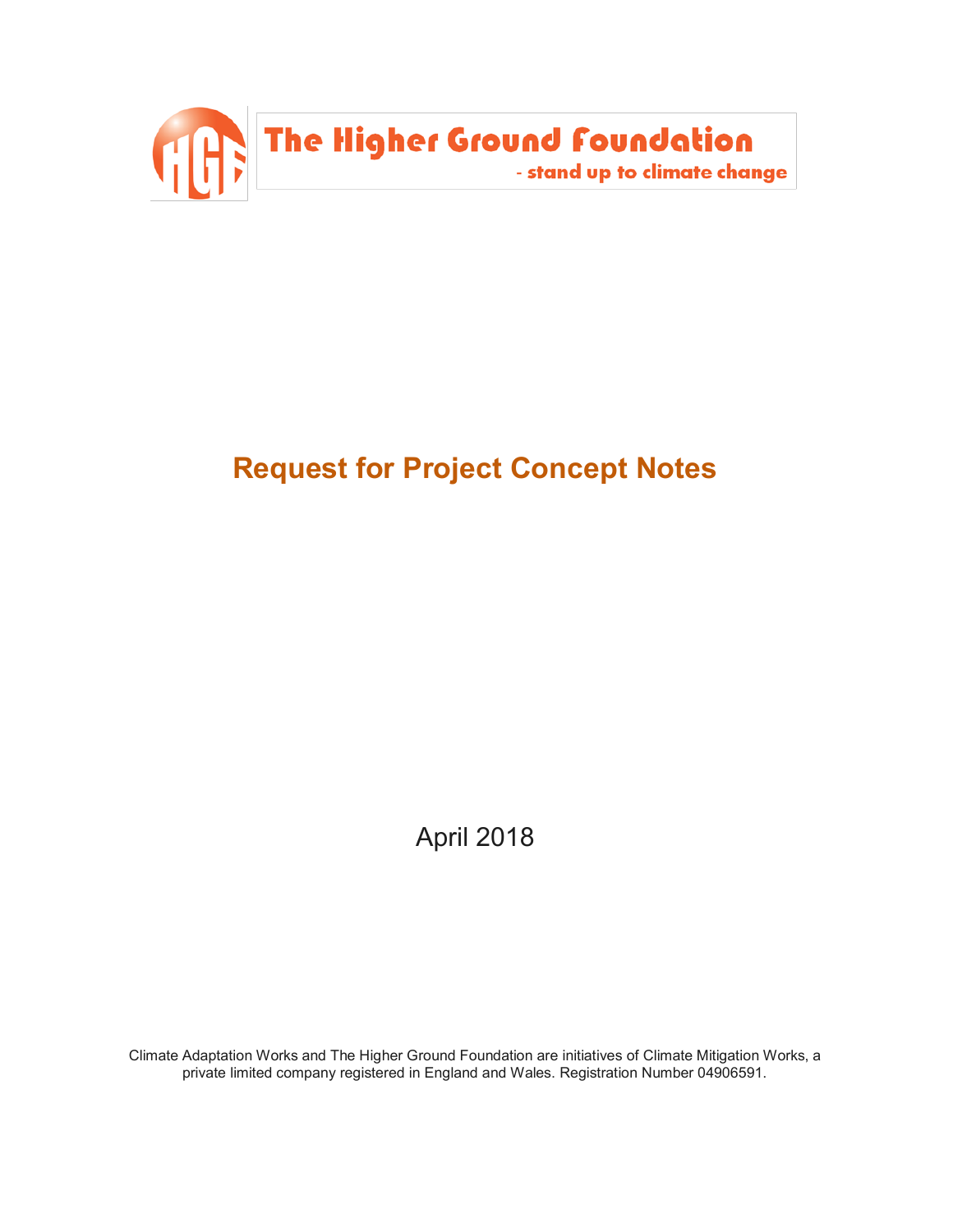#### **Concept Note Disclaimer**

This document, which is based on information provided by Climate Mitigation Works Ltd., is being delivered to parties who may be interested in receiving support for their projects through the potential award of "vulnerability reduction credits" (VRCs™) by The Higher Ground Foundation.

This document and other related documents do not purport to be all inclusive or to contain all the information that a prospective project proponent may desire in investigating The Higher Ground Foundation and it is expected that any potential project representative will wish to conduct due diligence in connection with the proposed cooperation agreement. This document does not constitute an offer or invitation for the sale or purchase of securities or any of the businesses or assets described herein or recommendation in relation to any of the foregoing.

This document has been prepared for information purposes relating only and upon the express understanding that it will be used only for the purposes set forth above. No representation or warranty, express or implied, is or will be made in relation to, and no responsibility or liability is or will be accepted by, Climate Mitigation Works or by any of their respective subsidiaries, directors, partners, officers, representatives, employees, advisers or agents as to, or in relation to, the accuracy, reliability, or completeness of this document or any other written or oral information made available to an interested party or its advisers in connection with any further investigation of The Higher Ground Foundation. Climate Mitigation Works (for themselves and on behalf of their respective directors, partners, officers, employees, advisers or agents) hereby expressly disclaim any and all responsibility or liability (other than in respect of their own fraud) for the accuracy of such information, errors therein or omissions there from. In particular, no representation or warranty is given as to the achievability or reasonableness of any budgets, forecasts, management targets, prospects or returns.

Neither the issue of this document nor any part of its contents is to be taken as any form of commitment on the part of Climate Mitigation Works to proceed with any transaction or other action relating to The Higher Ground Foundation and CMW expressly reserve the right, without giving any reasons therefore, at any time and in any respect, to amend or terminate any transaction relating to the Project, to terminate discussions with any or all prospective parties to the Project, to reject any or all proposals, or to negotiate with any party with respect to any transaction involving the Project or any part thereof without advance notice and without liability for any losses, costs or expenses incurred by the recipient.

Please direct all inquiries to:

info@thehighergroundfoundation.org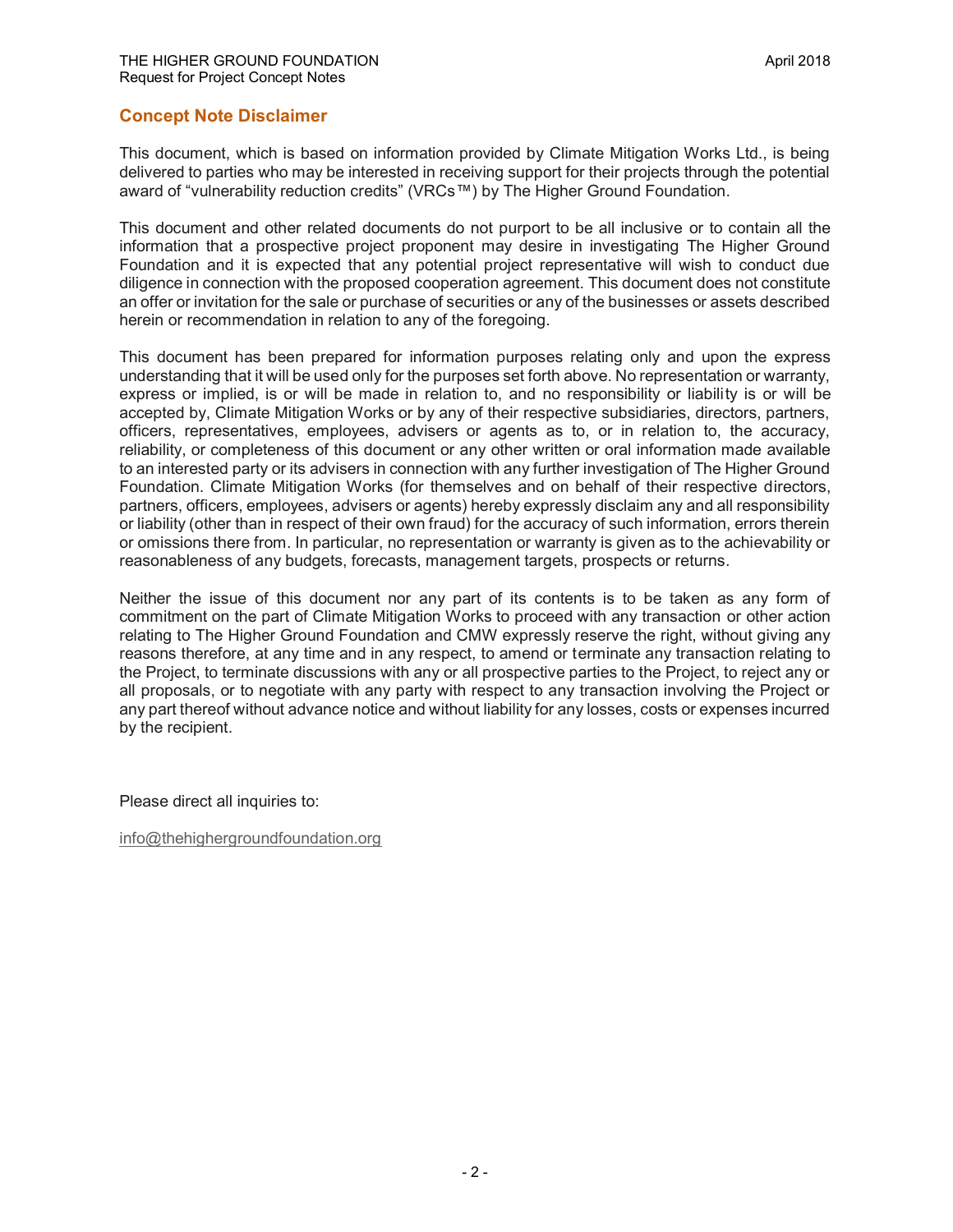## **1. VRC™ and The Higher Ground Foundation**

To encourage investment in climate adaptation projects, The Higher Ground Foundation created the Vulnerability Reduction Credit, or VRC™, an economic measure of the effects of such projects in reducing vulnerability. The VRC is an exchangeable certificate that a project has met and is meeting its adaptation targets. VRCs are a means to quantifiably assess a project, based on sustained attention to maintaining climate resilience. As such they may be used for monitoring and evaluating projects, prioritizing investments, and could be purchased by parties interested in securing verifiable reductions in climate vulnerability from climate adaptation.

An important part of the scheme's approach is giving organizations a practical way to demonstrate their interest and actions in directly combating the impacts of climate change in vulnerable communities, while showing they are leaders in innovative climate adaptation evaluation, attribution, and finance. In other words, it provides a chance to take action that directly reduces the vulnerability of those who are impacted by climate change.

The Higher Ground Foundation prepared, and conducted an experts review of its VRC Standard Framework , and released a public draft of the Framework in Autumn of 2017. The Framework provides the requirements for developing projects and methodologies, including clear baseline regimes, as well as the requirements for validation and monitoring, of projects and verification of the project outputs. And while VRCs are a quantified, fungible instrument, very clear, qualitative and quantitative thresholds must be met to ensure that harm, and certainly catastrophic harm, is avoided.

With the VRC Standard Framework launched, projects can be registered to qualify for VRCs in our "Pilot Implementation and Partnerships Phase" (PIPP). Higher Ground is currently very active in seeking out partners for the PIPP across an array of sectors and regions. During this phase, the HGF will be working with funders and creators of adaptation projects, climate service providers, and communities vulnerable to climate change to develop pilot projects that will gain "early credit" for their adaptation results.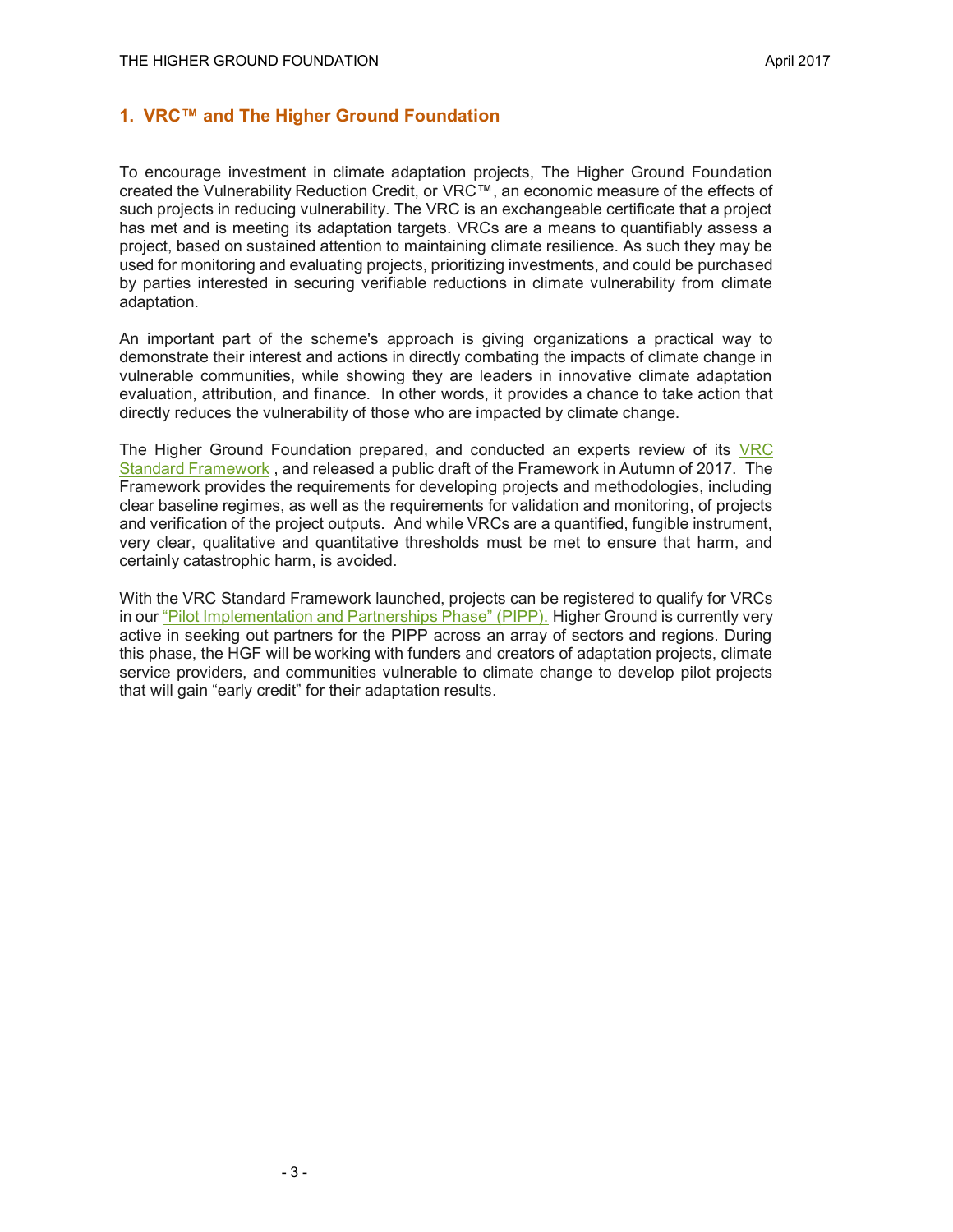# **2. Objective in Calling for Project Concept Notes**

Higher Ground's PIPP (Pilot Implementation and Partnerships Phase) is an opportunity to test the VRC concept, VRC Standard Framework, and implementation of projects using VRCs. The best proof of concept is a working and easily replicable set of pilot projects that go through the VRC assessment for registration and issuance.

*Higher Ground* is interested in identifying projects with committed champions that will serve as pioneering efforts in testing the VRC market scheme. These projects will benefit from support by *Higher Ground* in defining project level baselines, monitoring systems, and securing project sponsors interested in the securing VRCs.

Such a pilot project should be:

- **Relevant**: demonstrating clear linkages between anticipated climate changes and the project's ability to measurably reduce the vulnerabilities to the impacts of these changes
- **Executable**: the proponents are committed to the sustained management of the project and can demonstrate that, with support including VRCs generated, the project will not face significant barriers to implementation
- **Transparent**: with a full disclosure of mechanics
- **Simple and Replicable**: simple enough in design that may be transferable to other projects, and easy enough to employ the VRC metric and process
- **Sustained:** projects where the proponents and community want and expect the project to be undertaken, maintained and improved over at least several years
- **Fully integrated**: covering each aspect of the entire project cycle

As noted above, in a voluntary setting the demand has to be created, not forced upon market participants. Therefore, a pilot project is a very effective, even necessary communication tool to create and stimulate demand.

The requested Project Concept Notes are an opportunity for project proponents to begin the process of communicating their project to *Higher Ground*. Those projects that look like they have potential to be good candidates for vulnerability reduction credits will be contacted to develop a dialogue and further assess their applicability as *Higher Ground* pioneers.